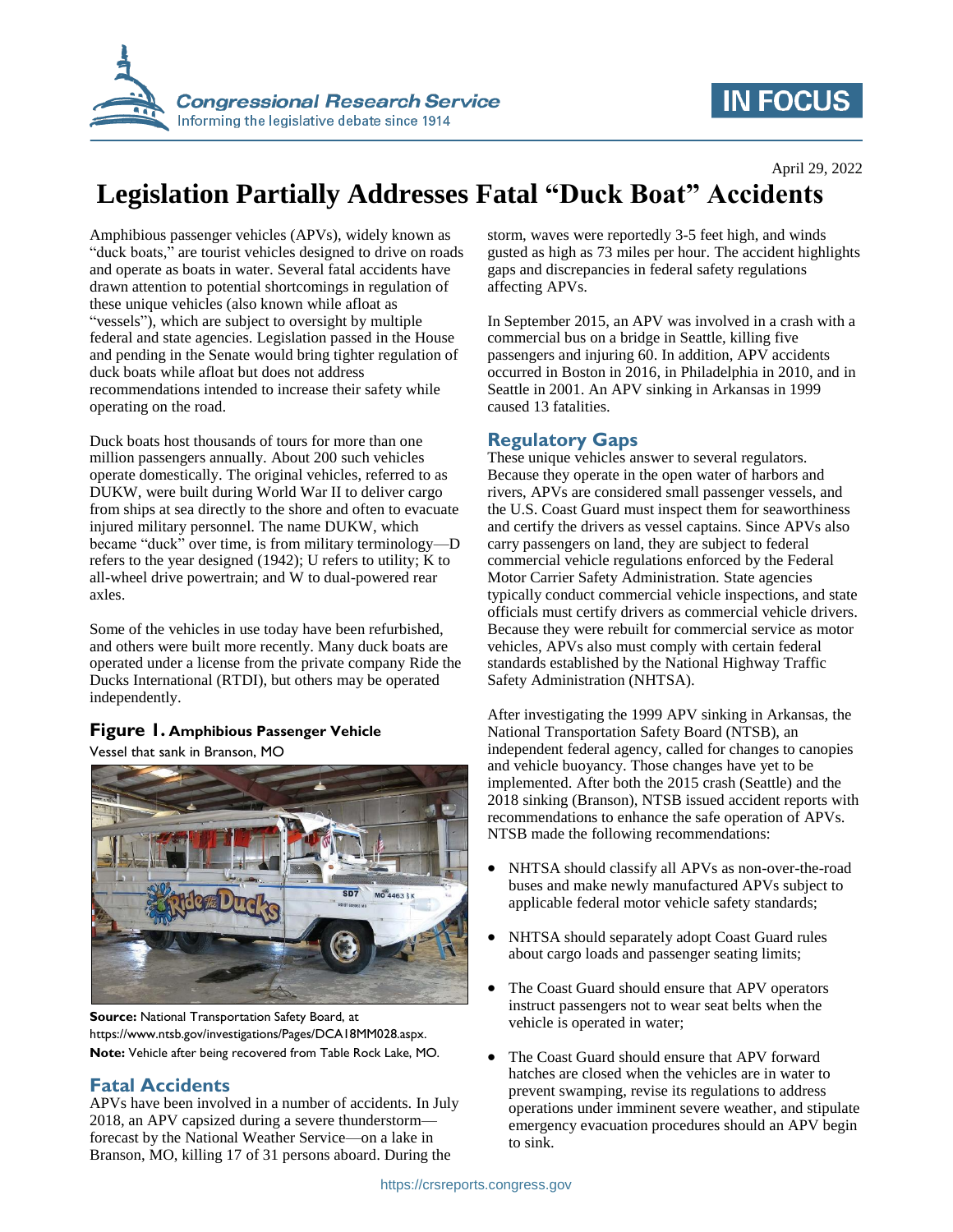The NTSB report also had specific recommendations for RTDI after finding that it had failed to fully address known mechanical defects that resulted in the 2015 crash.

In 2020, the Coast Guard requested guidance from the National Academies of Sciences, Engineering, and Medicine and the Transportation Research Board on how to improve APV safety. Authorities in the fields of vehicle design and safety, engineering, and shipbuilding were appointed to review incidents. They consulted with several APV operators and the Passenger Vessel Association and issued their report in 2021. The National Academies recommended that the Coast Guard

- issue regulations to reduce APV flooding and increase passenger survivability;
- develop procedures and training for APV workers to evaluate and act on severe weather alerts; and
- require boat canopies to be removed in higher-risk operations and mandate that all passengers wear life jackets while APVs are in water.

#### **Legislative Remedies**

The 116<sup>th</sup> Congress considered legislation to improve Coast Guard regulation of APVs, with the Senate passing S. 1031, the Duck Boat Safety Enhancement Act of 2020, in December 2020. Similar legislation, S. 62, has been introduced in the  $117<sup>th</sup>$  Congress. On March 29, 2022, the House passed legislation reported by the Committee on Transportation and Infrastructure—H.R. 6865, the Don Young Coast Guard Authorization Act of 2022—which includes new requirements for the Coast Guard's regulation of APVs.

#### **Changes in Construction and Procedures**

If enacted, the new rules in H.R. 6865 would require APVs to provide a reserve buoyancy that would keep the vehicles upright and afloat if the passenger compartment were flooded. The passenger cabins could be watertight or have other means of built-in flotation. This requirement would take effect two years after enactment.

Before embarking, APV operators would be required to record National Weather Service forecasts in their logbooks and denote changes in the weather while underway. In instances when severe weather—especially high windoccurs unexpectedly, operators would be directed to proceed to the nearest harbor or safe refuge.

The Coast Guard would be directed to require that APV operators inform passengers that seat belts should not be worn during waterborne operations, so they could more easily vacate the vehicle if it were to take on water. Crew members would be required to check each passenger before waterborne departure to ensure that all seat belts necessary for APV travel on roadways—are unbuckled. H.R. 6865 also would require annual training for APV operators and crew.

#### **Interim Requirements**

For APV operators who are not in compliance with the new regulations issued within two years of enactment, H.R. 6865 would set "interim requirements" to guide Coast Guard oversight. APV operators who are not in compliance with the new rules would be required to remove roof canopies and window coverings to permit escape by passengers. All passengers on such vehicles would be required to wear personal flotation devices when the APV is waterborne. In addition, vehicles would have to be improved to reduce through-hull penetrations that could permit water to enter the passenger cabin and be equipped with alarms and underwater lighting during emergencies.

### **Additional Congressional Policy Interests**

After the 2015 APV crash on a bridge in Seattle, NTSB called for three new NHTSA rules that the agency has not adopted, according to NTSB. NTSB recommended that NHTSA (a) adopt the Coast Guard's assumed per-person average weight, affecting axle designs for cargo loads and passenger seating, (b) classify all APVs as non-over-theroad buses, and (c) ensure that all new APVs meet all federal motor vehicle safety standards at the time of their manufacture.

As its focus is the Coast Guard, H.R. 6865 does not address these NTSB recommendations concerning APV operations on land.

**Bill Canis**, Specialist in Industrial Organization and Business

**IF12088**